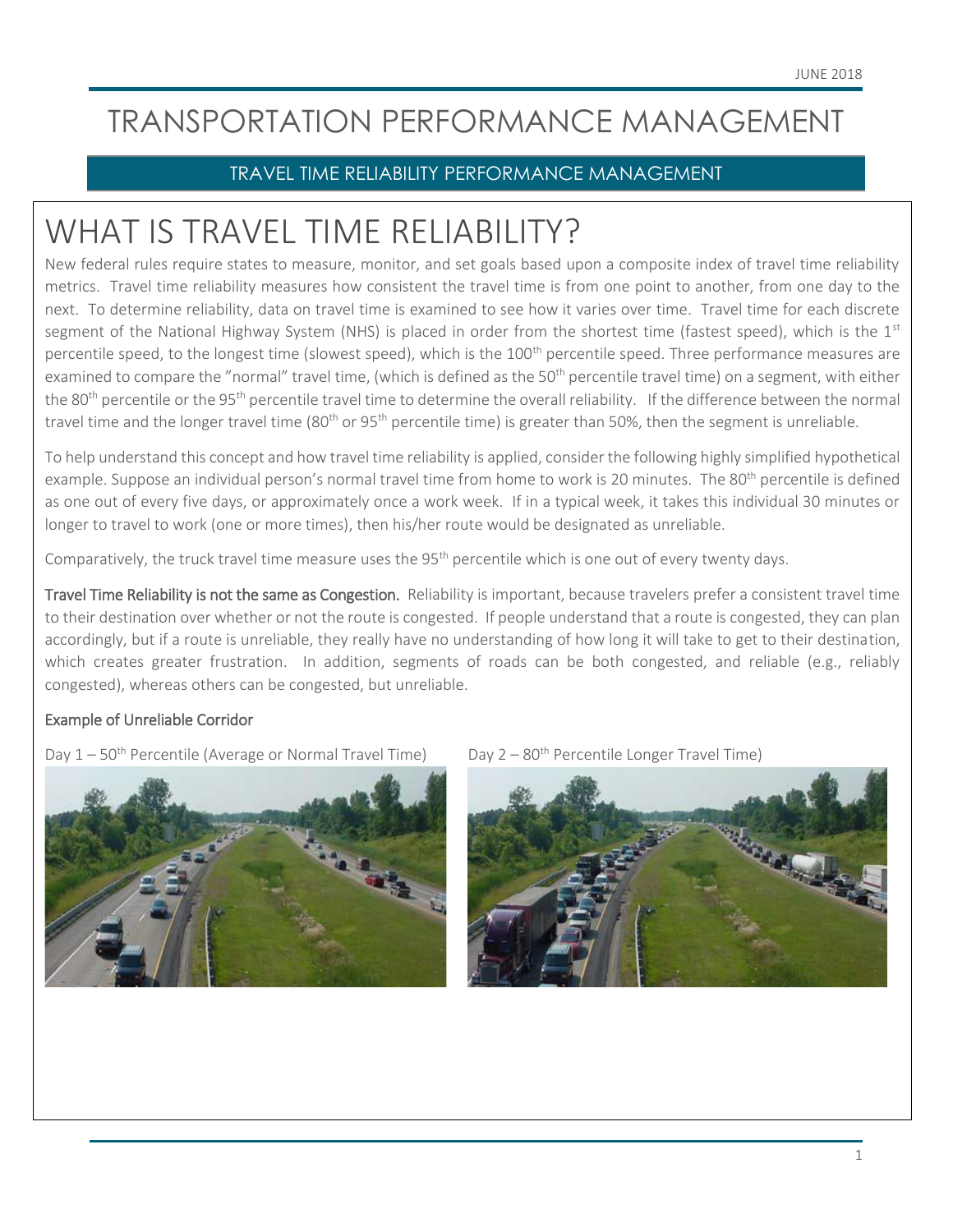## TRAVEL TIME RELIABILITY MEASURES

Federal regulations require states and Metropolitan Planning Organizations (MPOs) to use three performance measures for assessing travel time reliability. Travel time data used to calculate each measure is purchased by the Federal Highway Administration (FHWA) and made available for use by states and MPOs. The vehicle probe data set used for the federally required measures is called the National Performance Management Research Data Set (NPMRDS). The data is processed through an analytical software tool known as Regional Integrated Transportation Information System (RITIS). The travel time reliability measures, as defined in the PM3 federal rule are:

- + Level of Travel Time Reliability (LOTTR) on the Interstate: % of person-miles traveled on Interstate that are reliable
- + LOTTR on the Non-Interstate NHS: % of person-miles traveled on the Non-Interstate NHS that are reliable
- + Freight Reliability Measure on the Interstate: Truck Travel Time Reliability (TTTR) Index

| <b>Performance Measure Description</b>                                                                                                                                                                                                                                                                                                                                                                                                                 |                |                                                                                                                                                                                                                                                                             |                                     |  |  |
|--------------------------------------------------------------------------------------------------------------------------------------------------------------------------------------------------------------------------------------------------------------------------------------------------------------------------------------------------------------------------------------------------------------------------------------------------------|----------------|-----------------------------------------------------------------------------------------------------------------------------------------------------------------------------------------------------------------------------------------------------------------------------|-------------------------------------|--|--|
| Level of Travel Time Reliability (LOTTR)                                                                                                                                                                                                                                                                                                                                                                                                               |                | <b>Truck Travel Time Reliability (TTTR</b>                                                                                                                                                                                                                                  |                                     |  |  |
| 2- and 4-Year Targets**<br>$\bullet$<br>Interstate and Non-Interstate NHS<br>Four (4) Time Periods<br>Fifteen (15) Minute Travel Intervals<br>Longer Travel Time: 80th Percentile<br>Normal Travel Time: 50th Percentile<br>Threshold: Reliability is <1.50<br>Factors Applied: Vehicle volumes (HPMS) and Vehicle<br>Occupancy Factor (provided by FHWA)<br>** The Non-Interstate NHS Travel Time Reliability measure is being phased-in and does not |                | 2- and 4-Year Targets<br>$\bullet$<br>Interstate<br>Five (5) Time Periods<br>Fifteen (15) Minute Travel Intervals<br>Longer Travel Time: 95th Percentile<br>Normal Travel Time: 50th Percentile<br>Threshold: None<br>Factors Applied: No additional factors are<br>applied |                                     |  |  |
| require a 2-year target for the first performance period only.                                                                                                                                                                                                                                                                                                                                                                                         |                |                                                                                                                                                                                                                                                                             |                                     |  |  |
| Level of Travel Time Reliability (LOTTR) Example<br><b>Segment:</b> Longer Travel Time $(80^{th}) \div$ Normal Travel Time $(50^{th}) = #$ seconds $\div$ # seconds = LOTTR                                                                                                                                                                                                                                                                            |                |                                                                                                                                                                                                                                                                             |                                     |  |  |
| Monday - Friday                                                                                                                                                                                                                                                                                                                                                                                                                                        | 6am - 10am     |                                                                                                                                                                                                                                                                             | LOTTR = 44 sec $\div$ 35 sec = 1.26 |  |  |
|                                                                                                                                                                                                                                                                                                                                                                                                                                                        | 10am - 4pm     |                                                                                                                                                                                                                                                                             | $LOTTR = 1.39$                      |  |  |
|                                                                                                                                                                                                                                                                                                                                                                                                                                                        | $4pm-8pm$      |                                                                                                                                                                                                                                                                             | $LOTTR = 1.54$                      |  |  |
| Weekends                                                                                                                                                                                                                                                                                                                                                                                                                                               | $6am - 8pm$    |                                                                                                                                                                                                                                                                             | $LOTTR = 1.31$                      |  |  |
| Reliability: LOTTR below 1.50 during ALL of the time periods                                                                                                                                                                                                                                                                                                                                                                                           |                | Segment is NOT reliable                                                                                                                                                                                                                                                     |                                     |  |  |
| Measure: Percent of person-miles traveled on the [Interstate/Non-Interstate NHS] that are reliable<br>1. Length x Volume (AADTx365) x Occupancy = person miles<br>2. $\Sigma$ (Reliable Person-Miles) ÷ $\Sigma$ (Total Person-Miles) = Reliability<br>Truck Travel Time Reliability (TTTR (This is an index, not a reliability threshold) Example                                                                                                     |                |                                                                                                                                                                                                                                                                             |                                     |  |  |
| Segment: Longer Travel Time $(95th) \div$ Normal Travel Time $(50th) = #$ seconds $\div$ # seconds = TTTR                                                                                                                                                                                                                                                                                                                                              |                |                                                                                                                                                                                                                                                                             |                                     |  |  |
| Monday - Friday                                                                                                                                                                                                                                                                                                                                                                                                                                        | 6am - 10am     |                                                                                                                                                                                                                                                                             | TTTR = 72 sec $\div$ 50 sec = 1.44  |  |  |
|                                                                                                                                                                                                                                                                                                                                                                                                                                                        | 10am - 4pm     |                                                                                                                                                                                                                                                                             | $TTTR = 1.39$                       |  |  |
|                                                                                                                                                                                                                                                                                                                                                                                                                                                        | $4pm-8pm$      |                                                                                                                                                                                                                                                                             | $TTTR = 1.49$                       |  |  |
| Weekends                                                                                                                                                                                                                                                                                                                                                                                                                                               | $6am - 8pm$    |                                                                                                                                                                                                                                                                             | $TTTR = 1.31$                       |  |  |
| Overnight                                                                                                                                                                                                                                                                                                                                                                                                                                              | $8$ pm $-$ 6am |                                                                                                                                                                                                                                                                             | $TTTR = 1.20$                       |  |  |
| Maximum TTTR                                                                                                                                                                                                                                                                                                                                                                                                                                           |                |                                                                                                                                                                                                                                                                             | 1.49                                |  |  |
| Measure: Truck Travel Time Reliability (TTTR) Index<br>1. Length x MaxTTTR = Length-weighted TTTR<br>2. $\Sigma$ (All segment length weighted TTTR) ÷ $\Sigma$ (All segment lengths)                                                                                                                                                                                                                                                                   |                |                                                                                                                                                                                                                                                                             |                                     |  |  |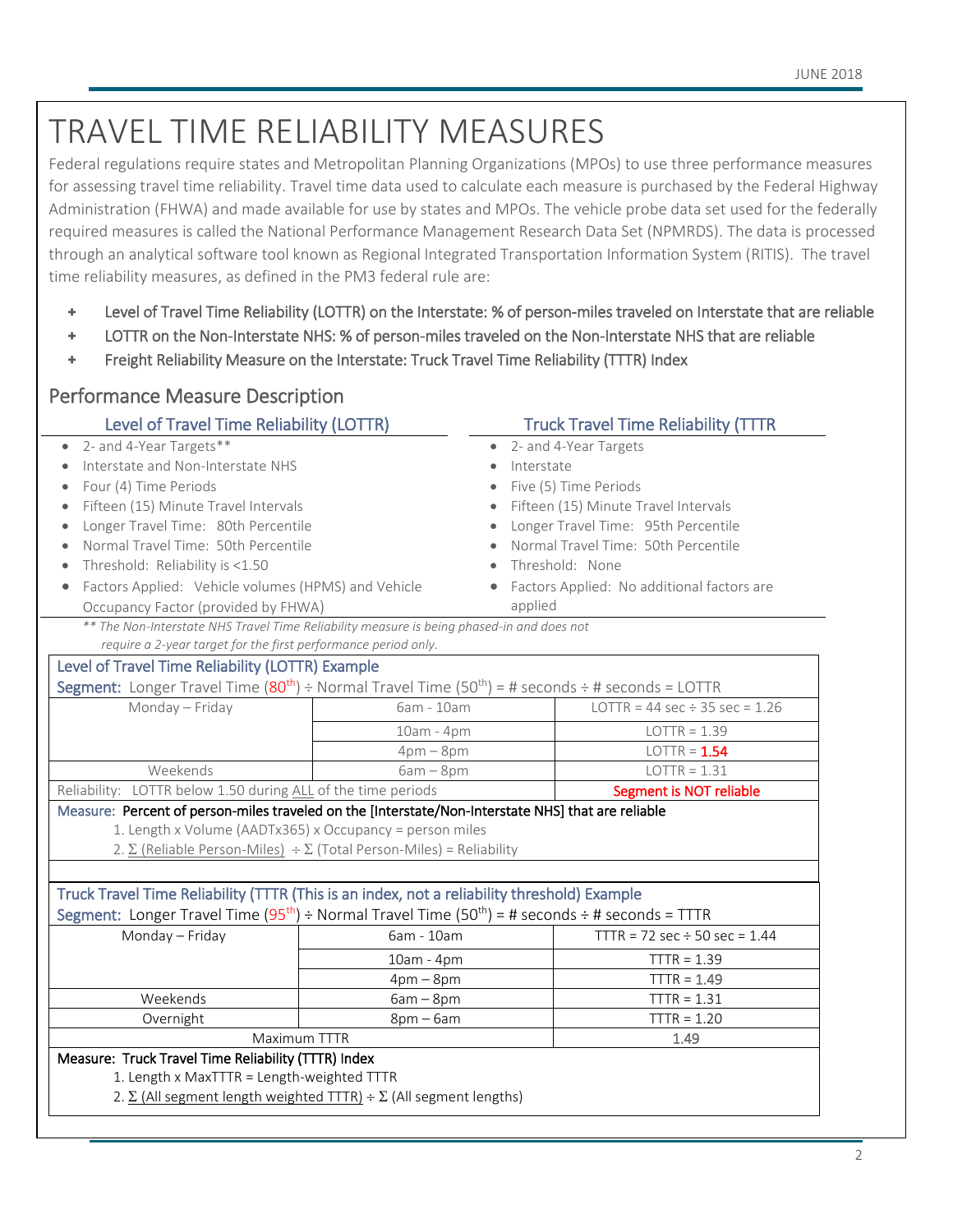## TRAVEL TIME RELIABILITY TARGETS AND METHODOLOGY

PM3 Reliability Measures – Final State of Michigan Targets

|                                            | Baseline from Jan 2017 | Recommended      | Recommended      |
|--------------------------------------------|------------------------|------------------|------------------|
|                                            | to May 2018 (Source:   | 2-Year Target(s) | 4-Year Target(s) |
| <b>Measure</b>                             | <b>NPMRDS-RITIS)</b>   | CYE 12/31/2019   | CYE 12/31/2021   |
| <b>Interstate Travel Time Reliability</b>  | 2017 - 85.2%           | 75%              | 75%              |
|                                            | $2018 - 85.8\%$        |                  |                  |
| Non-Interstate NHS Travel Time Reliability | $2017 - 86.1%$         |                  | 70%              |
|                                            | $2018 - 85.8%$         |                  |                  |
| <b>Freight Reliability</b>                 | $2017 - 1.38$          | 1.75             | 1.75             |
|                                            | $2018 - 1.49$          |                  |                  |

Baseline Data: 2017 and 2018 data shows that the Michigan's interstate highways and non-interstate NHS highways have been between 85 and 86 percent reliable, meaning that greater than 85% of the person miles traveled on the NHS system are meeting the threshold, as defined in the federal rules (the ratio between the 50th percentile and the 80<sup>th</sup> percentile is below 1.5). For trucks, due to the higher threshold of comparing the  $95<sup>th</sup>$  percentile to the 50<sup>th</sup> percentile, the overall truck travel time index on the interstates has remained near 1.5.

Target Methodology - Targets have been set conservatively for this first reporting cycle. There is only 17 months of data to establish a baseline, and month-to-month comparisons vary due to weather, construction, data coverage gaps and other factors. As more data is collected over the next 2 years, the detection of trends should become more observable and distinctive and MDOT will re-evaluate the targets for possible adjustments. In the interim, the trends and influencing factors reflect the best information available.

Application of these measures in MDOT's prioritization process: These three measures are monitored and considered as factors in the overall decision making process for transportation investments in Michigan. MDOT is currently evaluating the types of projects and funding templates that will have an impact on travel time reliability, and have developed an initial list of project types to be considered; however, due to the lack of historical data, it is not possible to truly quantify the level of impacts for each of these project types at this time. The initial list of project types includes: capacity improvements or widenings, ITS and operational improvements, safety projects that improve operational flow, and road and bridge reconstruction and rehabilitation projects that improve segments from poor condition to good/fair condition.